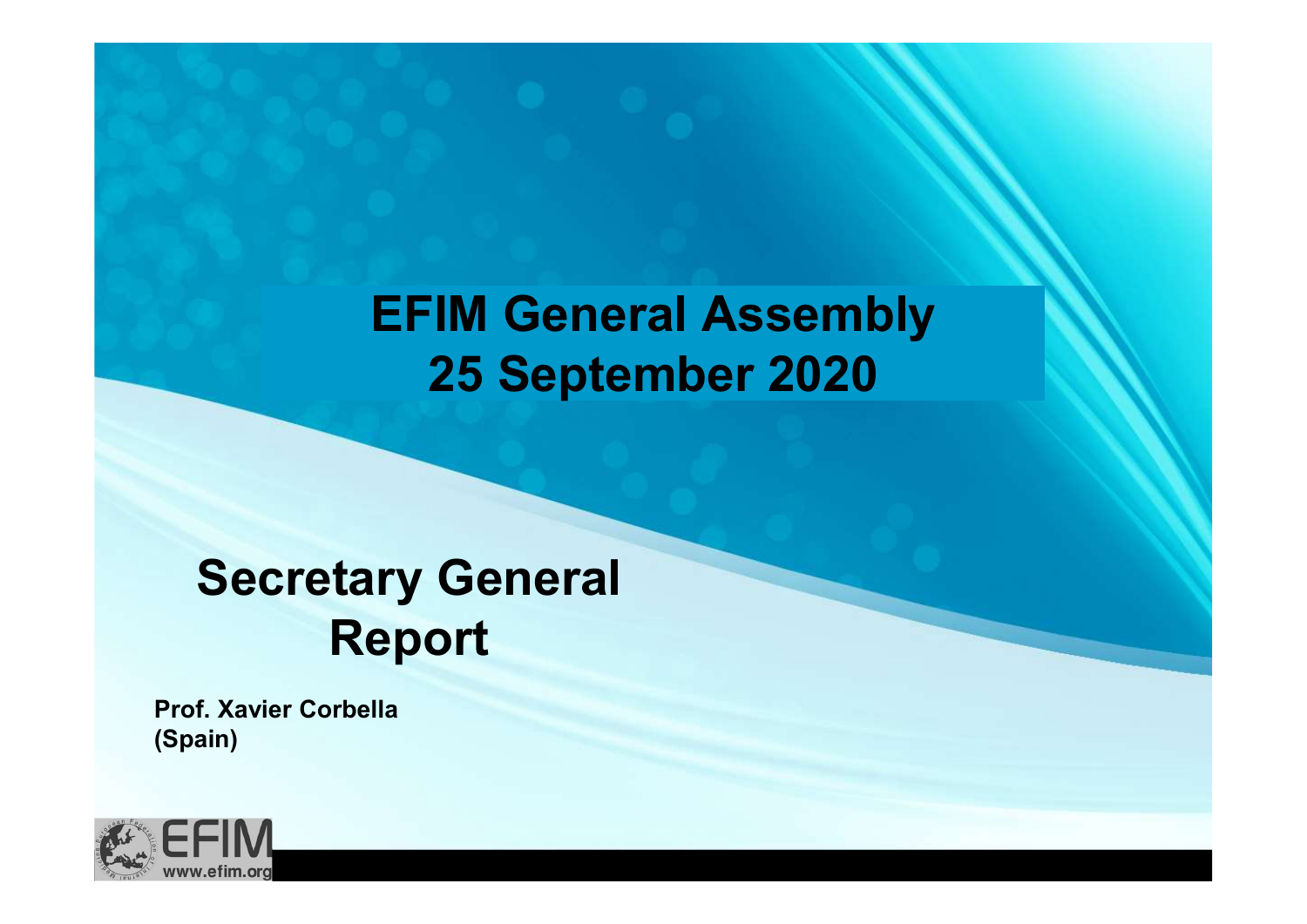## EFIM Statutes and By-Laws

#### New Belgium Law – Need to revise and adapt the EFIM Statutes & By-Laws

Legislated rule of society<br>which has been given the  $\alpha$  BY-LAWS which has been given the force of law by those it governs



#### By-Laws

A rule made by a local authority to regulate its own internal affairs of an organization

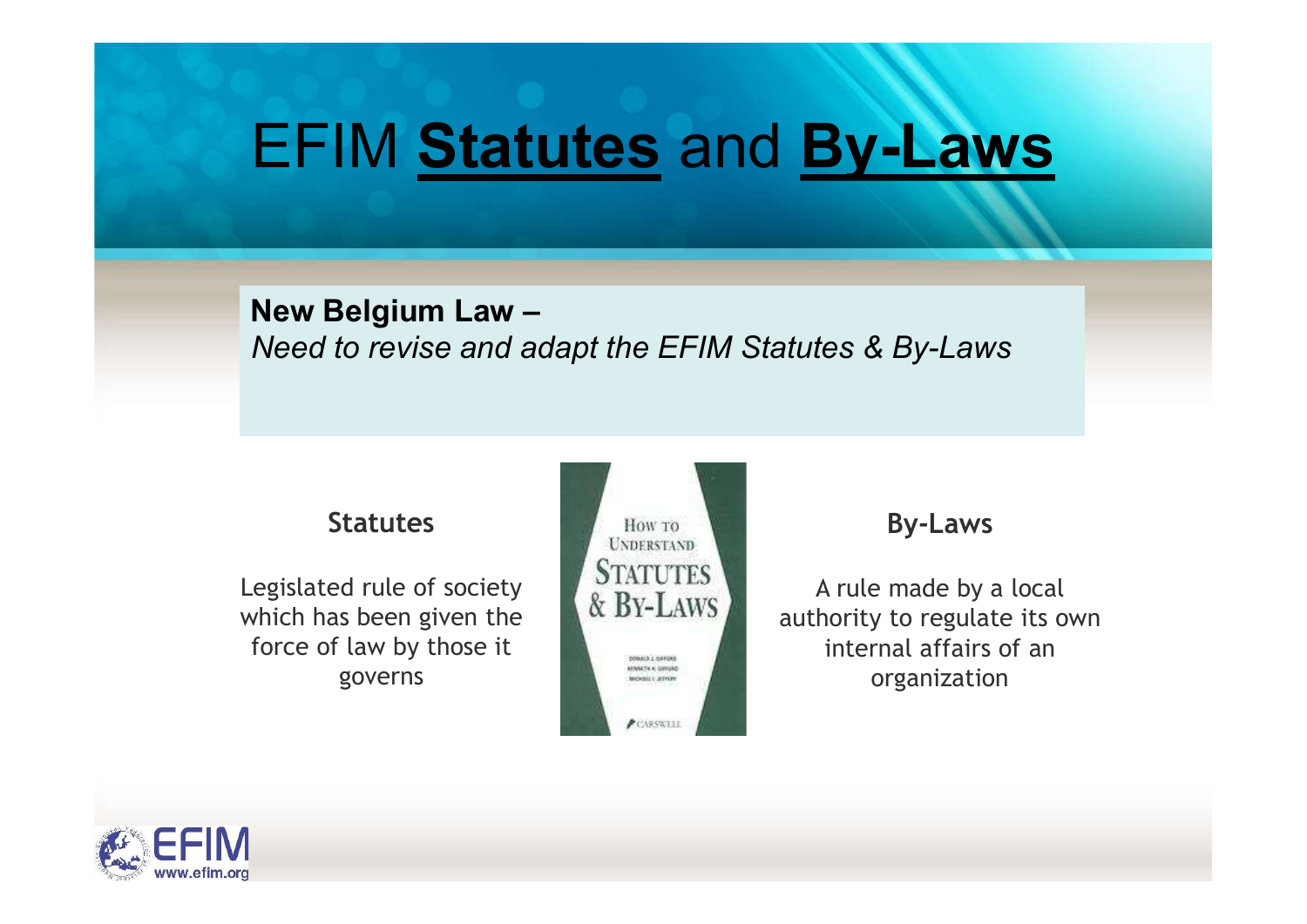## EFIM Statutes and By-Laws

### New Belgium Law –

Need to revise and adapt the EFIM Statutes & By-Laws New Belgium Law –<br>
Need to revise and adapt the EFIM Statute<br>
Feb-Apr 2020<br>
> EFIM EC reviewed and updated the EFIM Statutes and B<br>
May 2020<br>
> New updated Statutes and By-Laws sent to EFIM memb<br>
June-July 2020<br>
> Suggest

#### Feb-Apr 2020

 $\triangleright$  EFIM EC reviewed and updated the EFIM Statutes and By-Laws

#### May 2020

 $\triangleright$  New updated Statutes and By-Laws sent to EFIM members

#### June-July 2020

 $\triangleright$  Suggestions and comments by EFIM members discussed and added

 $\triangleright$  Final Revised Version sent to EFIM members (No more comments/suggestions)

#### 25 Sep 2020

 $\triangleright$  Approval by EFIM General Assembly

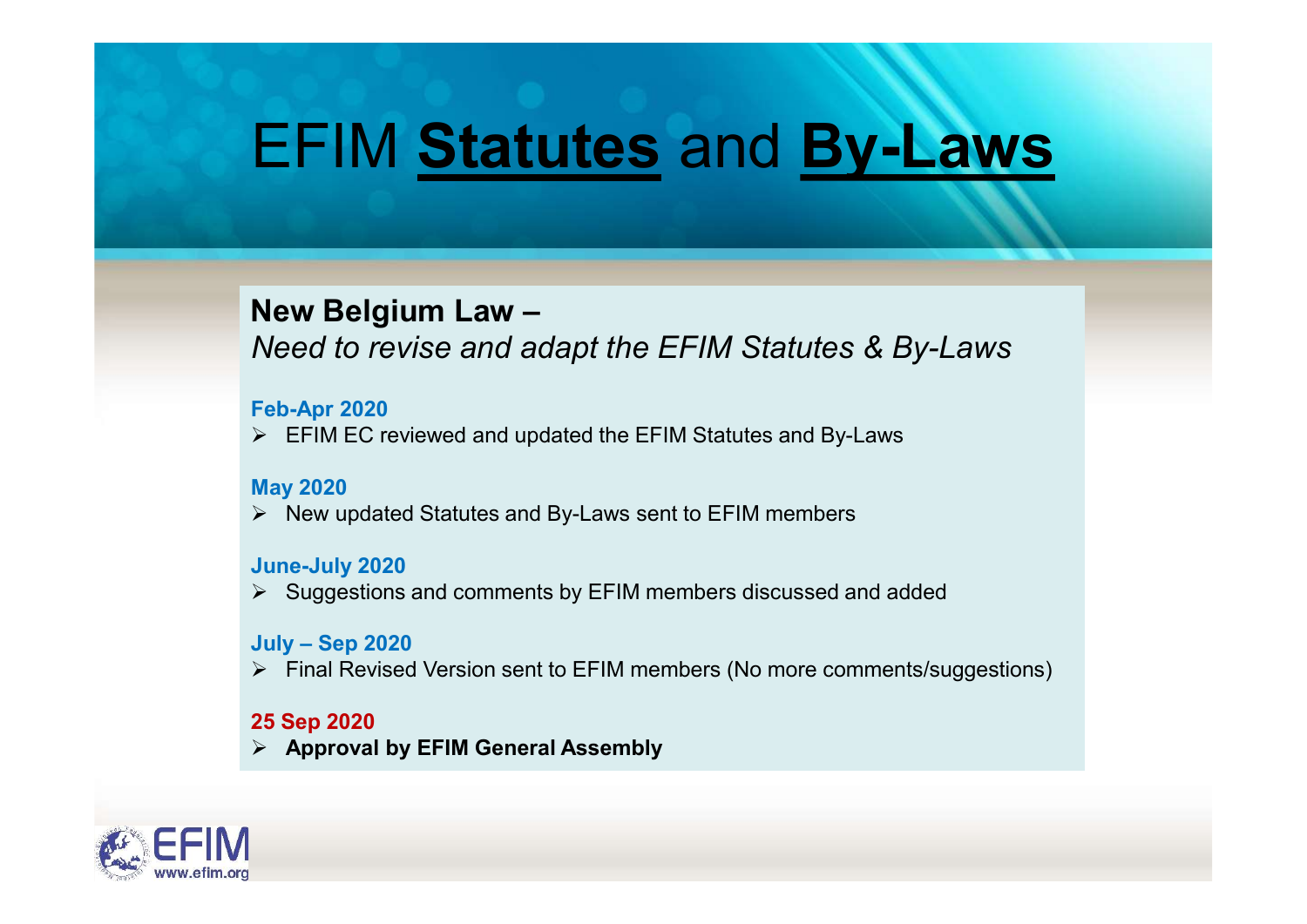## EFIM Statutes changes

Membership categories:

EFIM **Statutes** changes<br>
Membership categories:<br>
Ordinary member – have voting rights

Ordinary member — have voting rights<br>Associate members - have no voting rights,<br>xcept on educational matters or professional activities like<br>decision for school and congress destinations. except on educational matters or professional activities like decision for school and congress destinations.

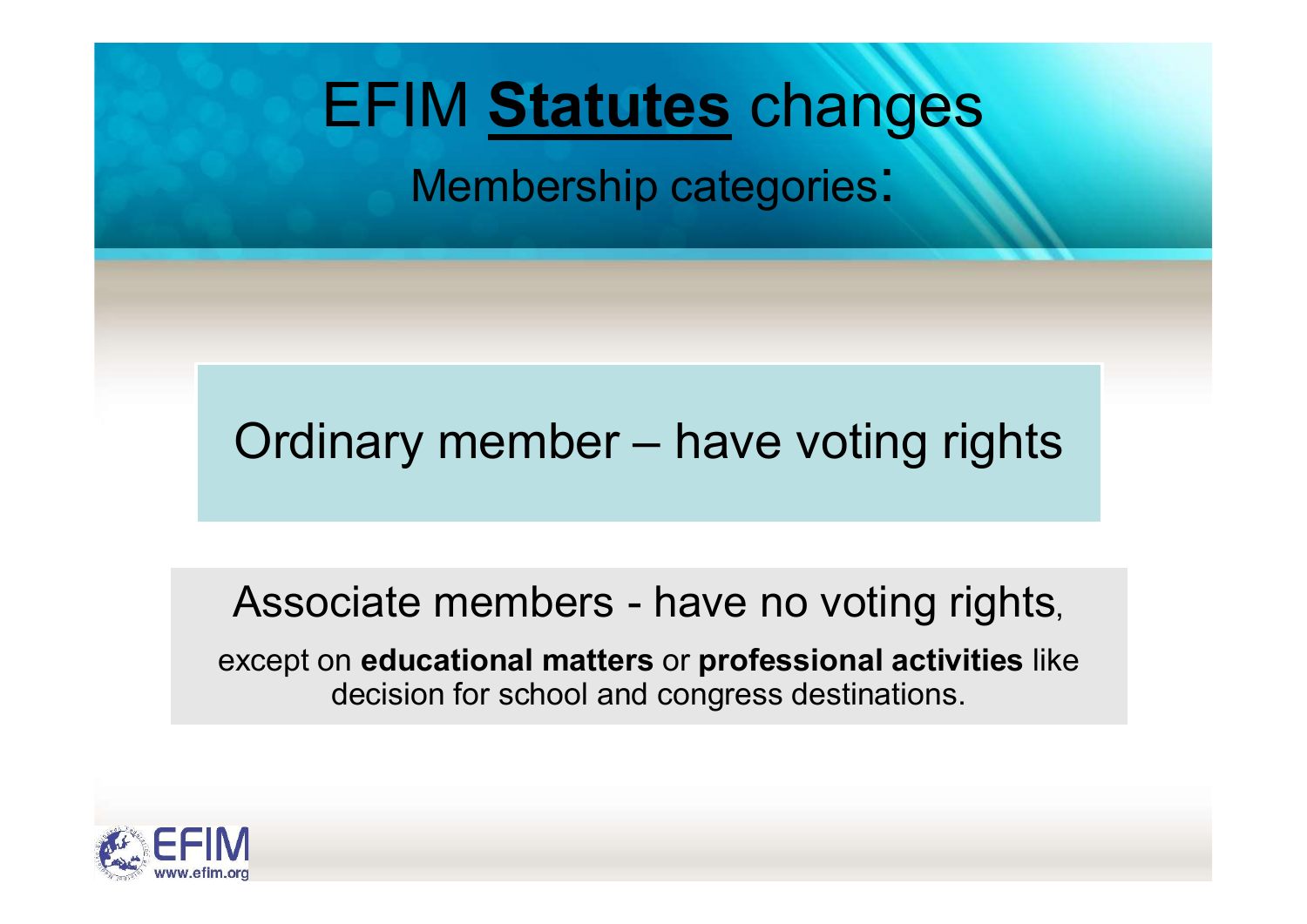# EFIM Membership EFIM Membership<br>Extra Large members > 2301 (4 votes)<br>Large members 1001 – 2300 (3 votes)<br>Medium members 501 – 1000 (2 votes)

Extra Large members > 2301 (4 votes)

Extra Large members > 2301 (4 votes)<br>Large members 1001 – 2300 (3 votes)<br>Medium members 501 – 1000 (2 votes)<br>Small members < 500 (1 vote)

Small members < 500 (1 vote)

Extra small members < 200 (1 vote)

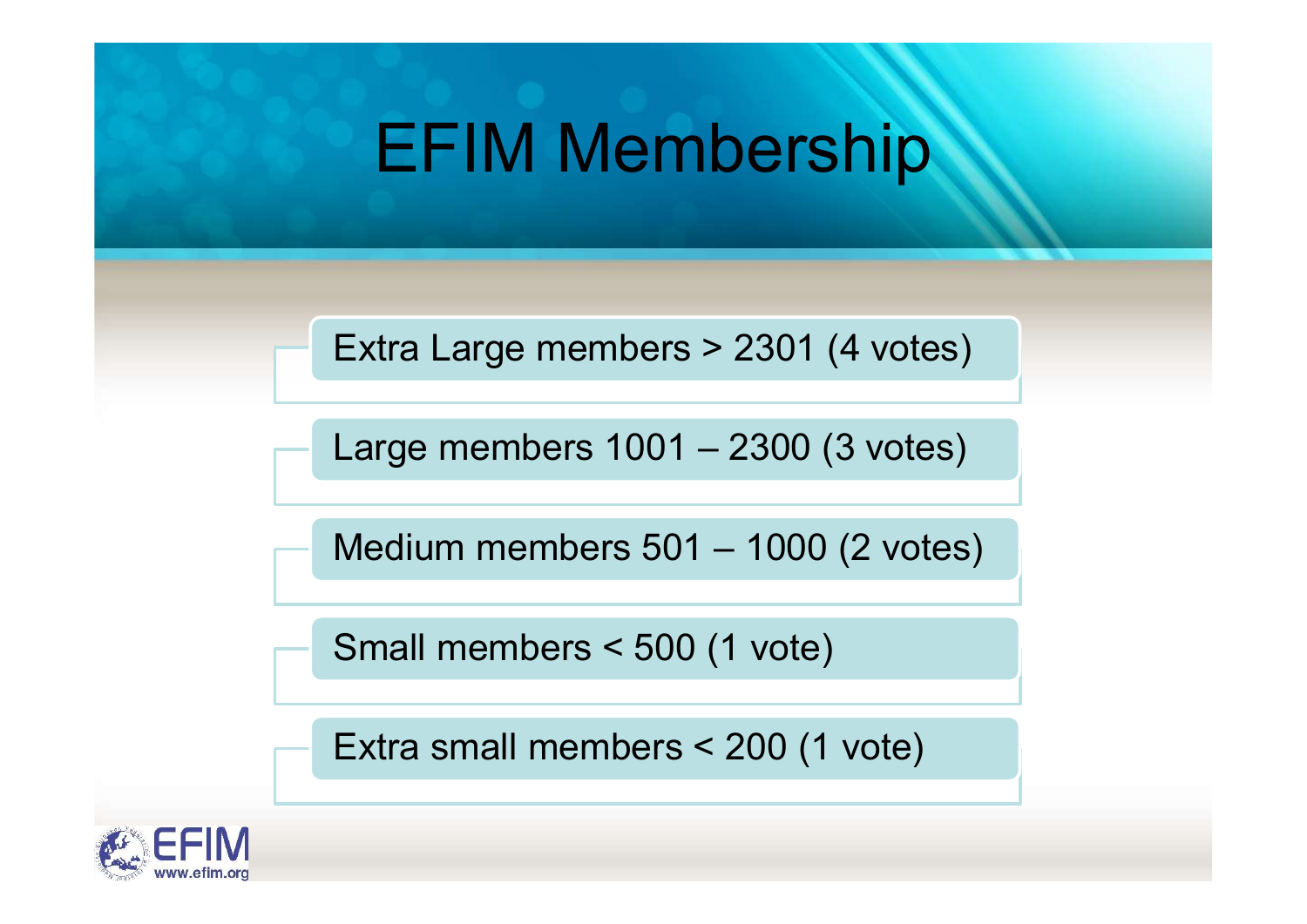## Voting rules

### Abstentions

shall not be taken into account and, in the case of a written vote, blank and mutilated votes shall not be counted in the votes cast

## Secret ballot

All votes on appointments in the Executive Committee or other personal matters shall be taken by a secret ballot, unless the Executive Committee asked for an open vote when there are no conflicts of interest: all other votes are public

## Need of Majority

In case of elections, where none of the candidates obtains a majority of the votes cast, further voting rounds will be organised until a candidate obtains a majority.

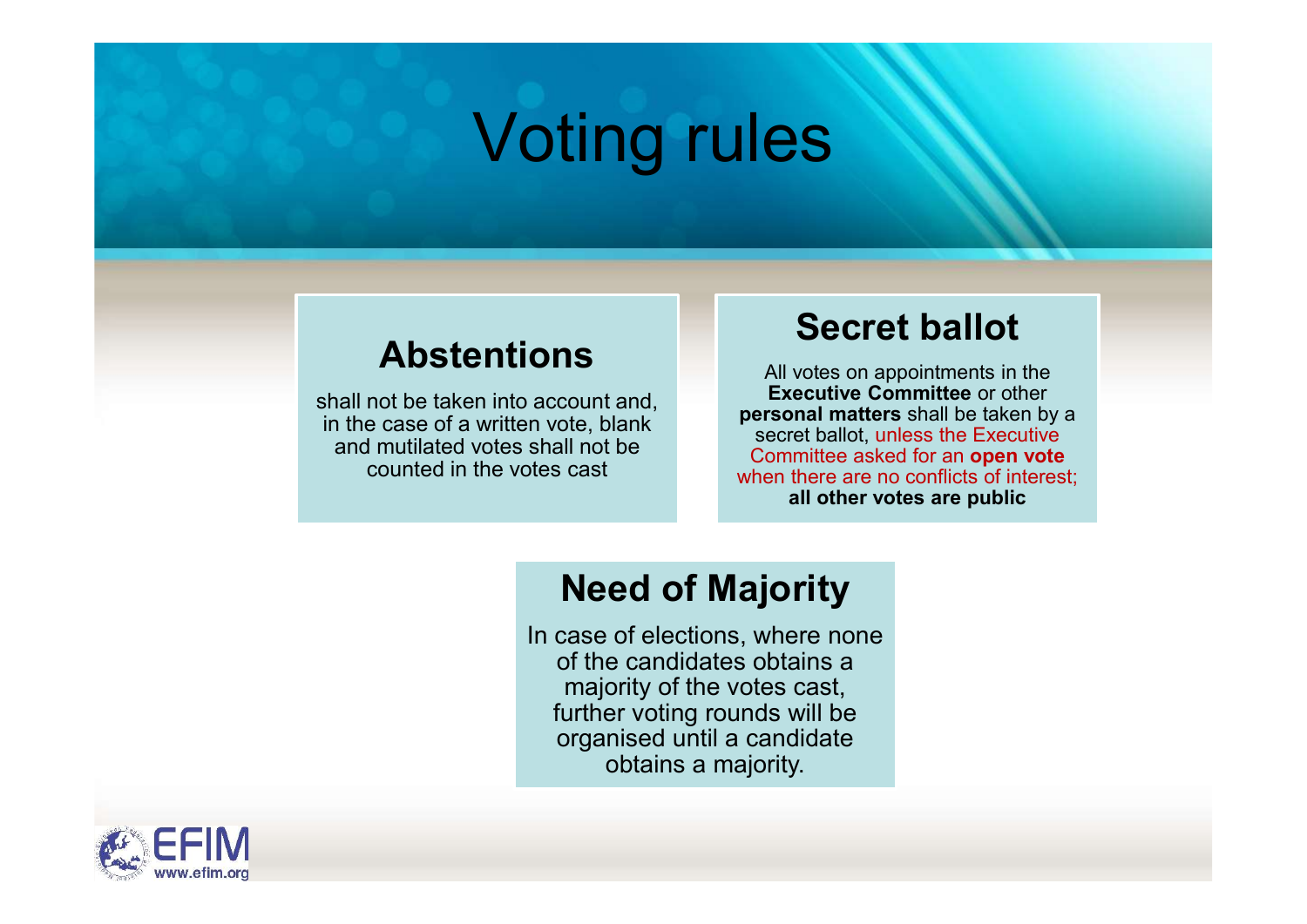## EFIM Governing Bodies:

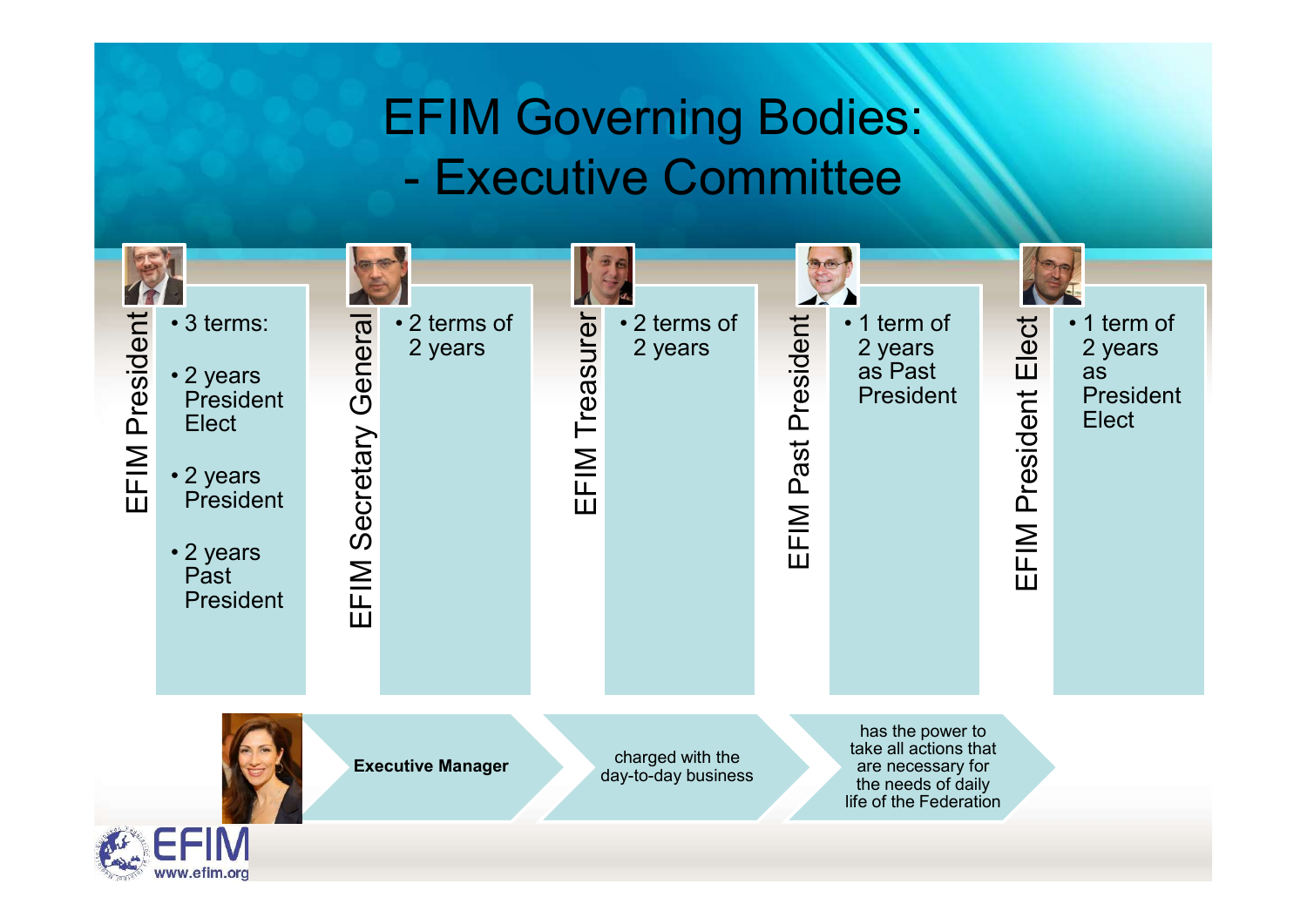## Internal Regulations "EFIM By-Laws"

The internal regulations regulate the functioning of the<br>Eederation and its Federation and its bodies in general and may not conflict with the Statutes

The General Assembly may adopt and amend the internal regulations of the Federation, e General Assembly<br>
ay adopt and amend<br>
e internal regulations<br>
of the Federation,<br>
called "**By-Laws**"<br>
called "**By-Laws**"<br>
and the votes cast

must be taken with a simple majority of the votes cast

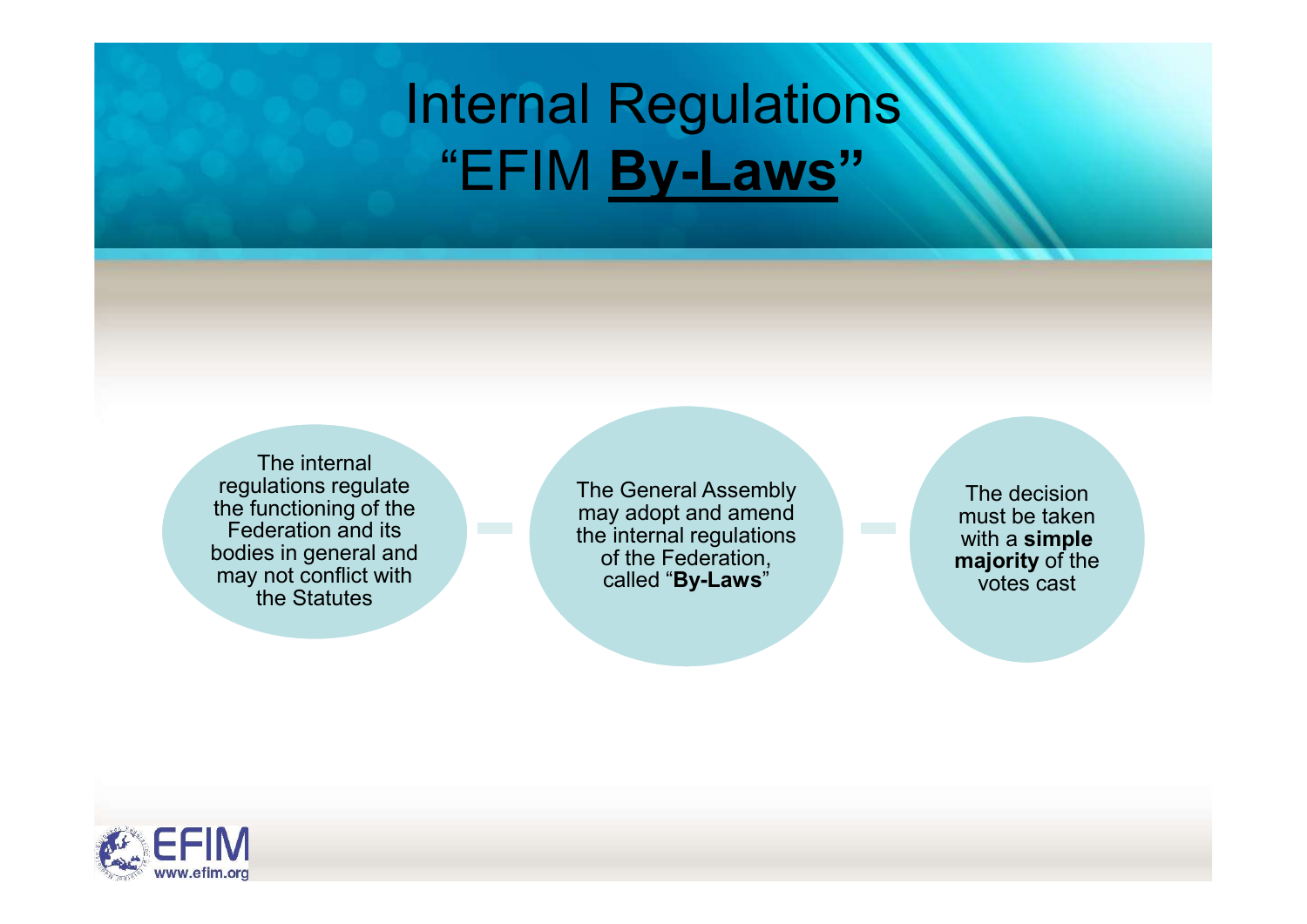## EFIM Bylaws amendments

Role of the Executive Committee

Role of the Executive Manager

Subcommittees, Working Groups, ESIM, Journals, EBIM and Fellowship

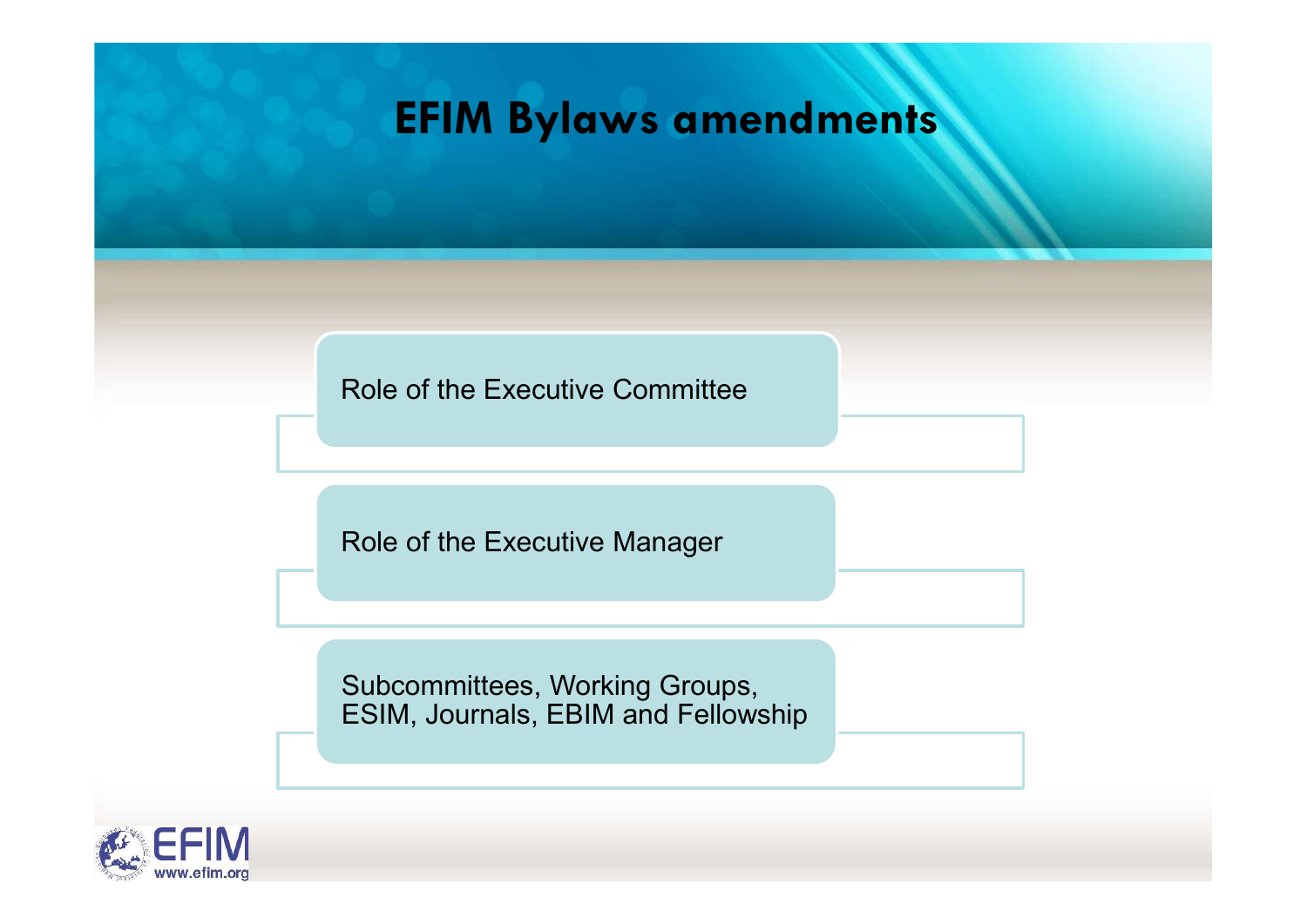# EFIM Bylaws amendments EFIM Bylaws and<br>  $\frac{19}{\frac{67 \text{ lnteenal}}{\text{Method of}}}\n\begin{bmatrix}\n\frac{1}{36} & \frac{1}{36} & \frac{1}{36} \\
\frac{1}{36} & \frac{1}{36} & \frac{1}{36} \\
\frac{1}{36} & \frac{1}{36} & \frac{1}{36} \\
\frac{1}{36} & \frac{1}{36} & \frac{1}{36} \\
\frac{1}{36} & \frac{1}{36} & \frac{1}{36} \\
\frac{1}{36} & \frac{1}{36} & \frac{1}{36} \\
\frac{1}{36$ • PCO (Kenes)<br>• PCO (Kenes)<br>• PCO (Kenes)<br>• PCO (Kenes)<br>• PCO (Kenes)<br>• PCO (Kenes)<br>• PCO (Kenes)<br>• YI Assembly<br>• CCIM Chair is a consensation education<br>• CCIM Chair and the contract of the contract of the contract of t



EFIM President is –<br>
ECIM President<br>
ECIM Chair is a<br>
CO

- representative of  $\overline{\phantom{a}}$   $\overline{\phantom{a}}$ local member (country)
- Committee:
- **≻ECIM President**
- **≻ECIM Chair**
- **≻YI Chair**
- 
- 



- 
- 
- **EFIM Bylaws and<br>
Solutions of the CHA CHANGE CONSUMING A CHANGE OF A SURPRESIDENT CONSUMING A CHANGE OF A SURPRESIDENT CONSUMING A CONSUMING A CONSUMING A CONSUMING A CONSUMING A CONSUMING A CONSUMING A CONSUMING A CONSU** A FIIVI DYIQIVIS CII<br>
FEM President<br>
Internal<br>
Internal<br>
Internal<br>
Internal<br>
Internal<br>
Internal<br>
Internal<br>
Internal<br>
Coldidine<br>
ECIM President<br>
Congress Scientific<br>
Congress Scientific<br>
Congress Scientific<br>
→ ECIM Presi • Bodies:<br>
• YI Assembly<br>
• YI Assembly<br>
≻ consists of one<br>
representative elected<br>
or nominated by a<br>
member (national representative elected or nominated by a<br>member (national  $\overline{2}$  + 1 term of 4 years member (national societies)
	- YI Section Board:
	- **≻YI Chair**
- EFIM EC
<br>
>4 Board members
>4 Board = 2 ABOARD = 2 ABOARD = 2 ABOARD = 2 ABOARD = 2 ABOARD = 2 ABOARD = 2 ABOARD = 2 ABOARD = 2 ABOARD = 2 ABOARD = 2 ABOARD = 2 ABOARD = 2 ABOARD = 2 ABOARD = 2 ABOARD = 2 ABOARD = 2 ABOARD
	-



>Subcommittee Chair<br>appointed by the<br>EFIM members<br>Subcommittee<br>Subcommittee<br>Subcommittee<br>Subcommittee<br>Subcommittee<br>Subcommittee<br>Subcommittee<br>Subcommittee<br>3<br>10<br>Subcommittee<br>3<br>10<br>Subcommittee<br>3<br>10<br>Subcommittee<br>3<br>10<br>Subcommit appointed by the Executive Committee

- Chair will propose to the EC four<br>Subcommittee<br>Officers<br>1 term of 4 years **Subcommittee Officers CONTROVIDED SET AND PROPER CONTROLLER CONTROLLER SUGARITY CONTROLLER CONTROLLER SUGARIZED CONTROLLER SUGARIZED CONTROLLER SUGARIZED CONTROLLER SUGARIZED CONTROLLER SUGARIZED CONTROLLER SUGARIZED CONTROLLER SUGARIZED CONTR**
- 
- >YI Secretary additional property • 1 Assembly<br>
• Bodies:<br>
• 1 Assembly<br>
• Nextrities Chair will propose to<br>
• 1 Assembly<br>
• Chair will propose to<br>
• Chair will propose to<br>
• Figure 2 + Chair will propose to<br>
• The EC four<br>
• The EC four<br>
• Subcommittee ► EC can re-appoint<br>
absolution of the Chair<br>
accounting the Chair<br>
accounting of the Counting of the Counting of the Counting Section<br>
Section of A years<br>
FO contribution of A years<br>
FC can re-appoint<br>
EC can re-appoi the current Chair in absence of candidates for an additional 2-year • Subcommittee Chair<br>
• Subcommittee Chair<br>
appointed by the Court EFIM members<br>
• Chair will propose to<br>
• Chair will propose to<br>
• Court is coldiers<br>
• Subcommittee<br>
• Court is coldiers<br>
• Chair reports to the EC<br>
• E
	- EFIM EC members can not be Chairs of
	-



- EFIM members societies
- •10 societies members minimum
- •Per society max of 2 representatives
- •Chair reports to the EC •Chair's mandate is
- 1 term of 3 years
- mandate **approved by the EC** •For a position paper the topic must be pre-
	- •EC members can not be Chairs of the WG

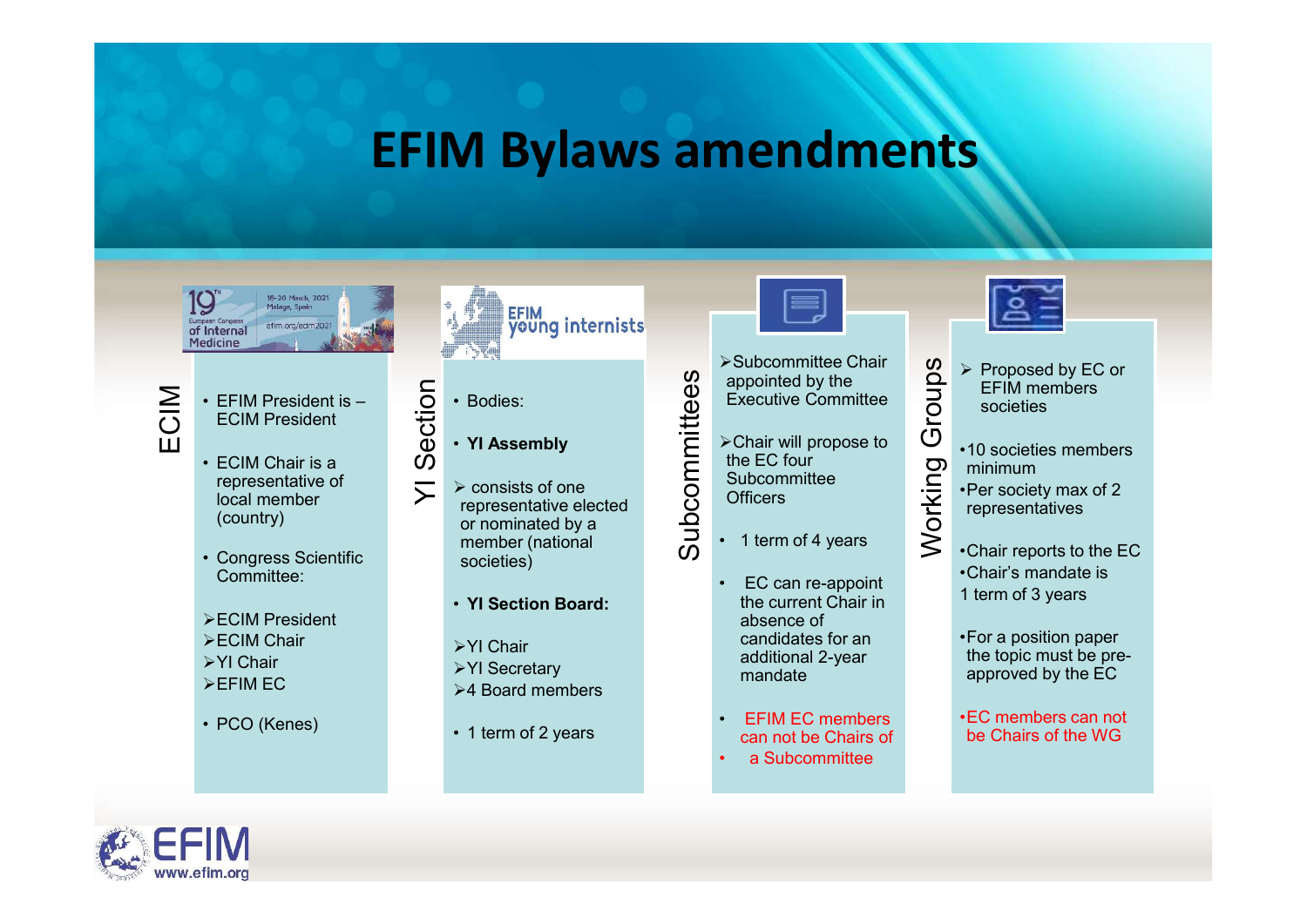## EFIM Bylaws amendments



The proposal of<br>the school will<br>be selected by  $\sum_{\text{GA}}$ be selected by the General<br>Assembly for a **Chicagon Chef** term is 6 Assembly for a period of • The proposal of<br>
the school will<br>
be selected by<br>
the General<br>
Assembly for a<br>
period of<br>
2 – 3 years<br>
depending on<br>
the society.<br>
<br>
Publication Committee:<br>
Past President &<br>
Past President &<br>
Past President &<br>
Past Pre



and approved by the

- years, and a 2<sup>nd</sup> term of 2 years upon approval <br>of GA **EXECUTE ANTIFITM AND SECURE AND CONSUMED A SECURE AND SECURE AND SECURE AND SECURE AND SECURE AND SECURE AND SECURE AND SECURE AND SECURE AND SECURE AND SECURE THE SUBSTRAINED ON SECURE A SECURE AND SECURE A SECURE AND S**
- depending on **Calcular Publication Committee:**<br>The society. The society. Past President & Secretary General
	-



- Editor-in-Chief<br>
nominated by the EC<br>
GA<br>
Editor-in-Chief<br>
GA<br>
Editor-in-Chief<br>
the EC and<br>
Editor-in-Chief<br>
term is 6  $\overline{O}$  the EC and will be nominated by approved by the **GA GA GA**
- of GA **term is 6 years,** and a  $2<sup>nd</sup>$  term of 2 years upon approval of GA